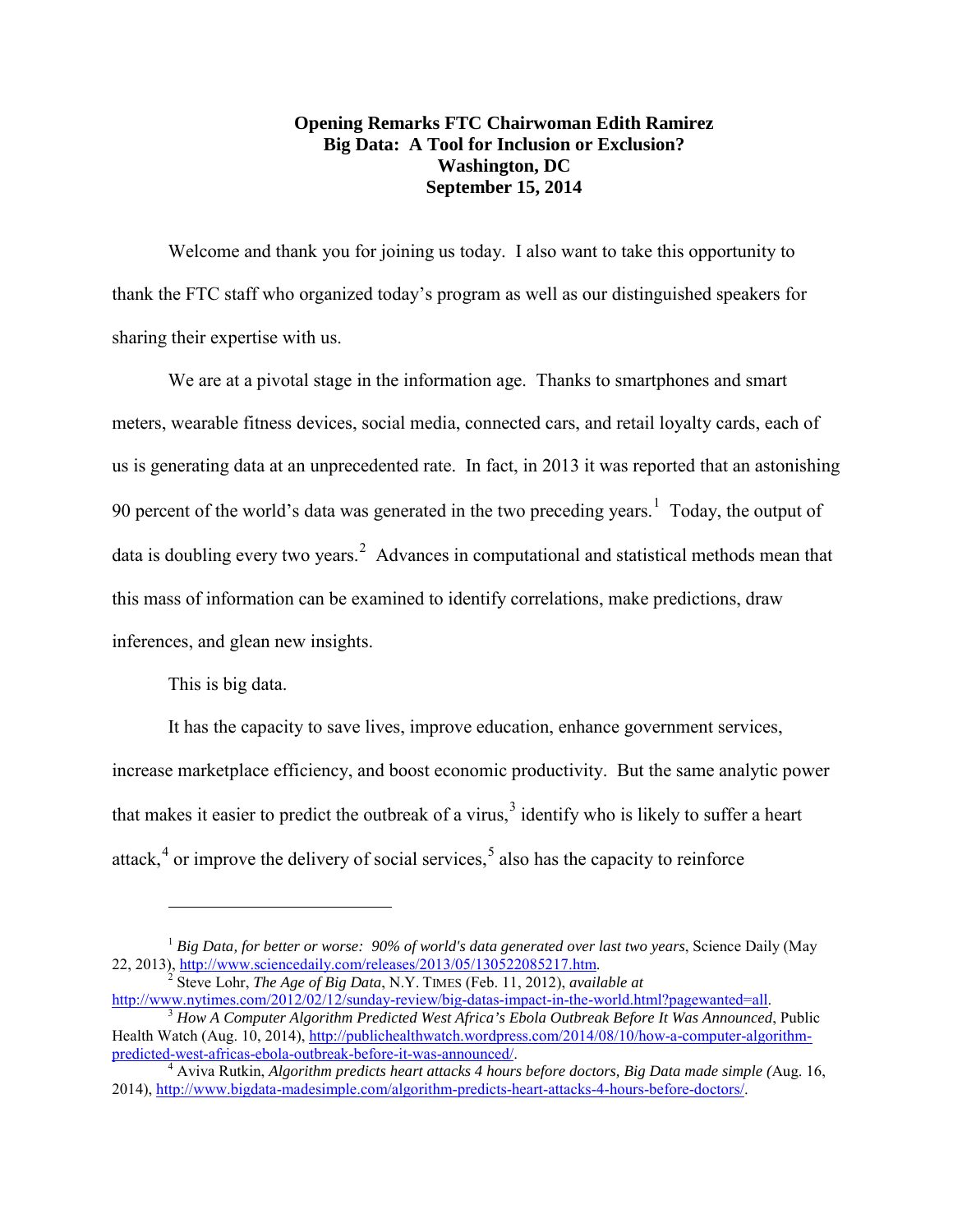disadvantages faced by low-income and underserved communities. As businesses segment consumers to determine what products are marketed to them, the prices they are charged, and the level of customer service they receive, the worry is that existing disparities will be exacerbated.

Is this discrimination? In one sense, yes. By its nature, that is what big data does in the commercial sphere – analyzes vast amounts of information to differentiate among us at lightning speed through a complex and opaque process. But is it unfair, biased, or even illegal discrimination? And if so, can steps be taken to level the playing field?

Those are the questions we will be exploring today. Big data is at an early stage. We have the ability to shape its development and its outcomes. If we are alert to the risks presented by big data, we can take steps to guard against them. We can help ensure that big data can be a tool for economic inclusion, not exclusion.

That is the weighty subject before us today. But before we begin the discussion, I would like to address three questions. First, how did we get here; second, what is our aim with today's program; and, finally, where do we go from here?

## **I. How We Got Here**

 $\overline{a}$ 

Let me start by tackling the first question – how did we get here – literally. Whatever mode of transportation you used to get to this workshop, there were apps or connected device available to assist your commute. Those of who came here using public transportation may have availed yourselves of apps to tell you when the next bus or train would arrive. If you came by car, you may have benefitted from GPS technologies that gave you directions, sent you real-time

<sup>5</sup> Federico Guerrini, *From Homelessness to Human Trafficking, How A NYC Nonprofit is Using Big Data to Make a Difference*, FORBES (Apr. 4, 2014), *available at*  [http://www.forbes.com/sites/federicoguerrini/2014/04/24/from-syria-to-homelessness-and-human-trafficking-how](http://www.forbes.com/sites/federicoguerrini/2014/04/24/from-syria-to-homelessness-and-human-trafficking-how-a-nyc-nonprofit-is-trying-to-make-a-difference-using-big-data/)[a-nyc-nonprofit-is-trying-to-make-a-difference-using-big-data/.](http://www.forbes.com/sites/federicoguerrini/2014/04/24/from-syria-to-homelessness-and-human-trafficking-how-a-nyc-nonprofit-is-trying-to-make-a-difference-using-big-data/)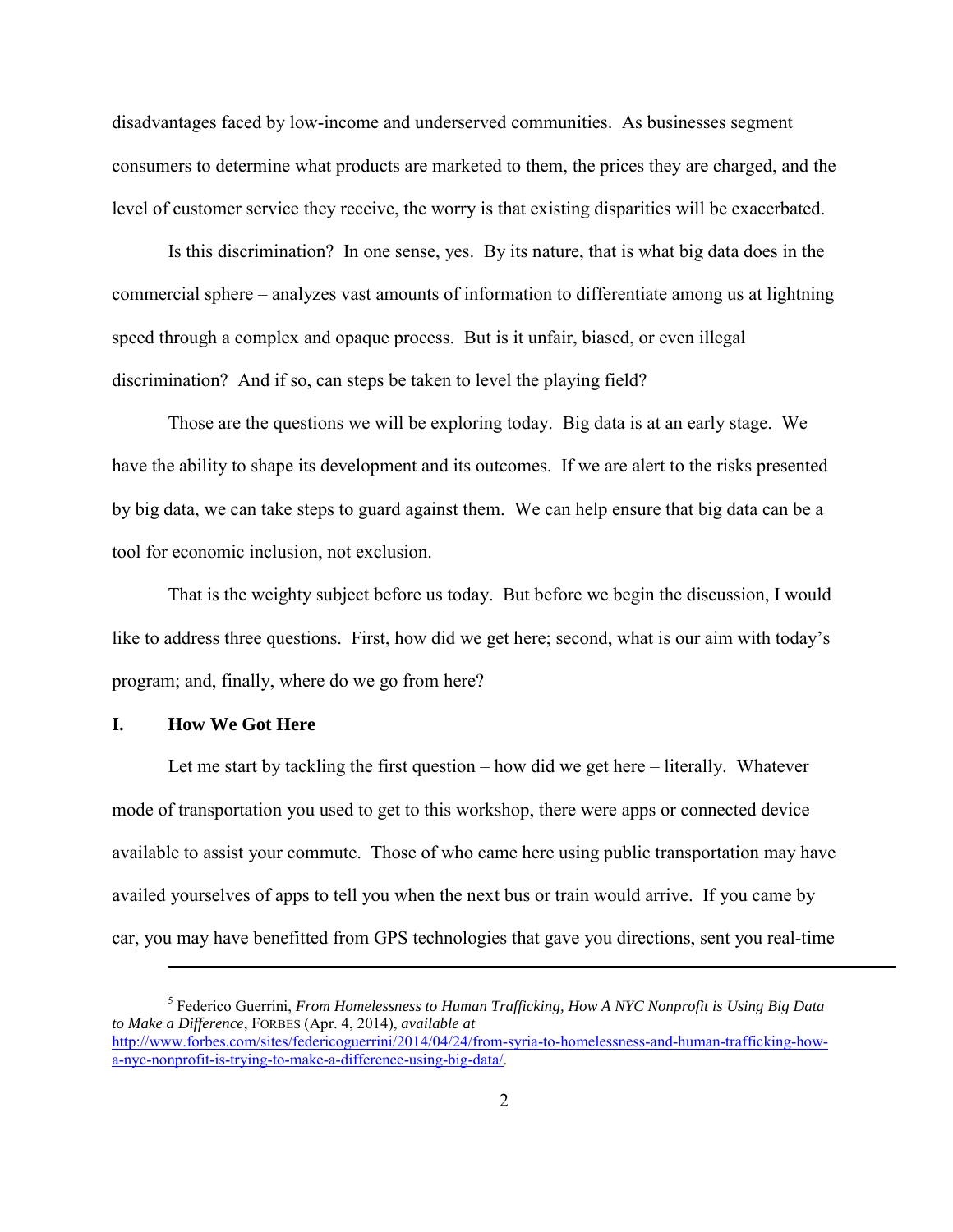traffic alerts, or allowed you to summon a taxi or driver by tapping on a smartphone app. And for the virtuous among us who biked or walked here, you may have used a wearable device to track the distance traveled and calories burned. No matter your mode of transportation, once in the vicinity, an app or website may have helped you find a spot nearby to buy a cup of coffee before arriving at the workshop.

These very services and devices that helped many of us get here physically are also what brought us here figuratively. The popularity of smartphones and other mobile devices, the array of mobile apps we have at our fingertips, and the burgeoning Internet of Things more generally means that countless individuals actively and passively generate information in an extensive ecosystem throughout the day. The proliferation of connected devices, the plummeting cost of collecting, storing, and processing information, and the ability of data brokers and others to combine offline and online data mean that companies can accumulate virtually unlimited amounts of consumer information and store it indefinitely. Using predictive analytics, they can learn a surprising amount about each of us from this data.

While powerful algorithms can unlock value from immense datasets, their ability to draw correlations and make fine-grained distinctions also raises the prospect of differential treatment of low-income and underserved populations. This is a risk suggested by the Commission's recent report on the data broker industry.<sup>[6](#page-2-0)</sup> The Commission's study of a cross-section of nine data brokers revealed that data brokers aggregate online and offline data from disparate sources to make inferences about consumers' ethnicity, income, religion, age, and health conditions,

<span id="page-2-0"></span><sup>6</sup> FED. TRADE COMM'N, DATA BROKERS: A CALL FOR TRANSPARENCY AND ACCOUNTABILITY (2014), *available at* [http://www.ftc.gov/system/files/documents/reports/data-brokers-call-transparency-accountability](http://www.ftc.gov/system/files/documents/reports/data-brokers-call-transparency-accountability-report-federal-trade-commission-may-2014/140527databrokerreport.pdf)[report-federal-trade-commission-may-2014/140527databrokerreport.pdf.](http://www.ftc.gov/system/files/documents/reports/data-brokers-call-transparency-accountability-report-federal-trade-commission-may-2014/140527databrokerreport.pdf)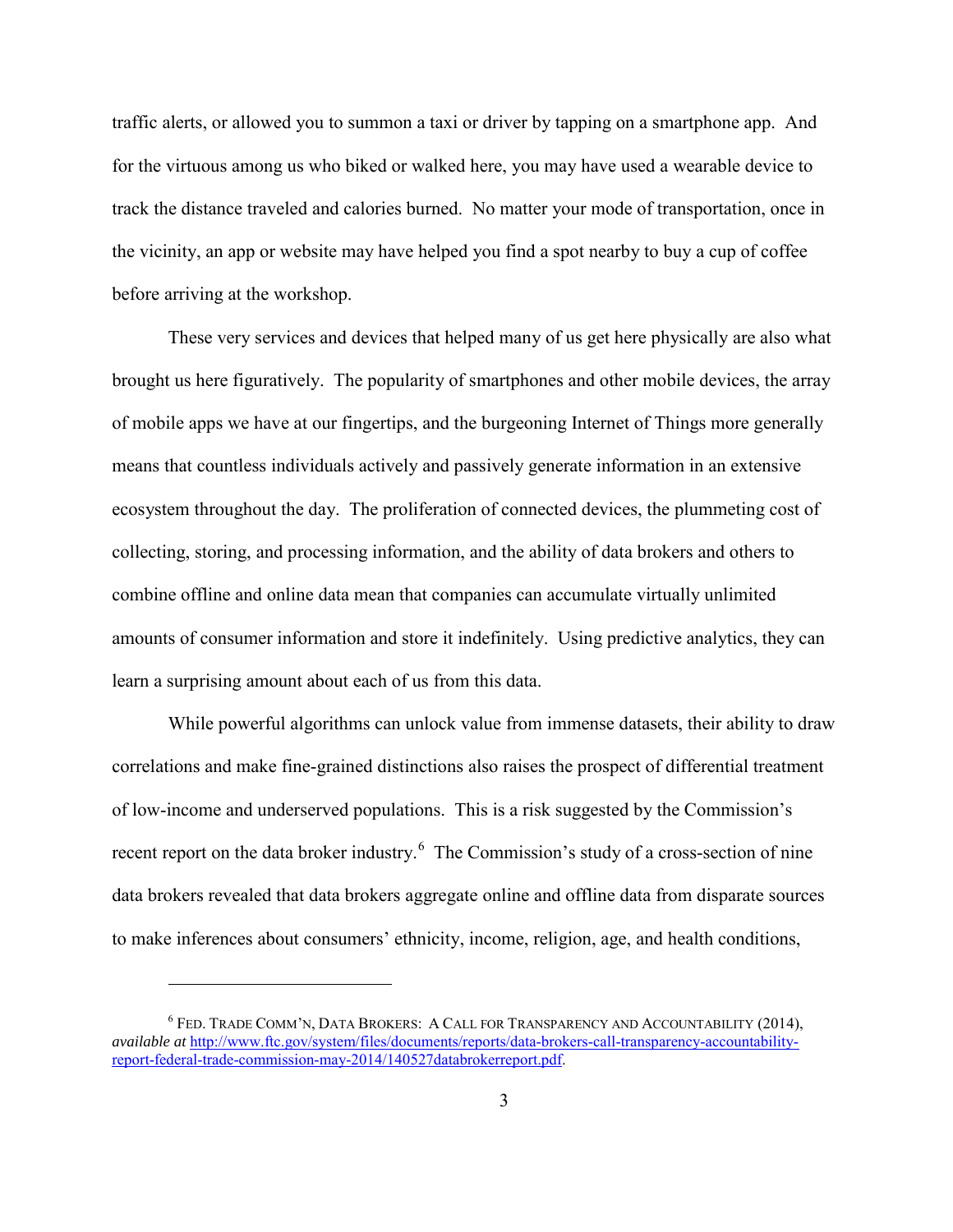among other characteristics. As the FTC and others have found, some brokers create segments or clusters of consumers with high concentrations of minorities or low income individuals.<sup>[7](#page-3-0)</sup> There may be legitimate reasons why businesses would want to sort consumers in this fashion, but the practice also raises the possibility that these segments will be used for what I have called "discrimination by algorithm,"<sup>[8](#page-3-1)</sup> and what others have called "digital redlining."<sup>[9](#page-3-2)</sup>

We heard these concerns this past spring at the FTC's seminar on predictive scoring. There are now products, beyond traditional credit scores, that purport to predict or "score" everything from the chances that a transaction will result in fraud to the efficacy of sending consumers catalogs and the best prices to offer consumers. Some speakers lauded the benefits of such predictions, emphasizing that they enable the personalization many consumers want and help minimize the risk of fraud.

But other speakers worried that certain predictive scoring products could fall outside the reach of the Fair Credit Reporting Act (FCRA) and the Equal Credit Opportunity Act (ECOA), despite having an impact on consumers' access to credit, housing, employment, and insurance. For example, if a company lowers my credit limit based on a score that reflects my credit history, I would be entitled to certain protections under the FCRA. If, however, the same company

<span id="page-3-0"></span><sup>7</sup> *See id.* at 20, 24, 47, 48, App. B-3; MAJORITY STAFF, OFFICE OF OVERSIGHT & INVESTIGATIONS, SENATE COMM. ON COMMERCE, SCIENCE, &TRANSP., A REVIEW OF THE DATA BROKER INDUSTRY: COLLECTION AND SALE OF CONSUMER DATA FOR MARKETING PURPOSES 12, 24-26 (2013), *available at* [http://www.commerce.senate.gov/public/?a=Files.Serve&File\\_id=bd5dad8b-a9e8-4fe9-a2a7-b17f4798ee5a;](http://www.commerce.senate.gov/public/?a=Files.Serve&File_id=bd5dad8b-a9e8-4fe9-a2a7-b17f4798ee5a) Charles Duhigg, *Bilking the Elderly with a Corporate Assist*, N.Y. TIMES (May 20, 2007), *available at*

<span id="page-3-1"></span> $\delta$  Edith Ramirez, *Protecting Consumer Privacy in a Big Data Age*, Address Before The Media Institute (May 8, 2014), *available at*<br>http://www.ftc.gov/system/files/documents/public\_statements/308421/140508mediainstitute.pdf.

 $^9$  $^9$  Executive Office of the President, Big Data: Seizing Opportunities, Preserving Values 46, 53

<span id="page-3-2"></span><sup>(2014) [</sup>hereinafter White House Big Data Report], *available at* [http://www.whitehouse.gov/sites/default/files/docs/big\\_data\\_privacy\\_report\\_may\\_1\\_2014.pdf.](http://www.whitehouse.gov/sites/default/files/docs/big_data_privacy_report_may_1_2014.pdf)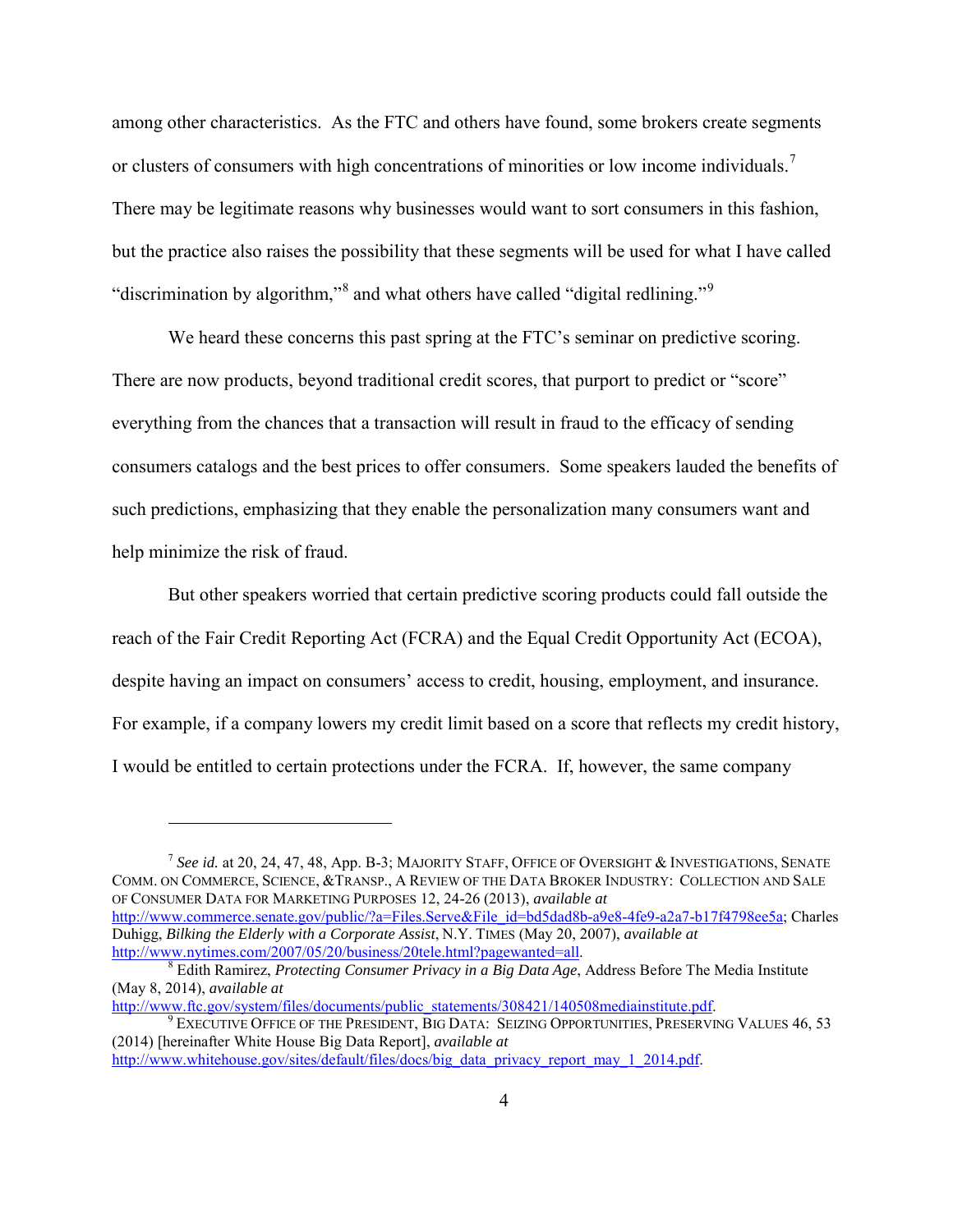lowers my credit limit based on the scores of a group in which I am a member, the application of the FCRA may be less clear. Will these scores be used in ways that influence the opportunities of low-income, minority, or other populations to get credit, jobs, housing, or insurance in ways that fall outside of the protections of the FCRA or ECOA? Could the use of geographic information, such as zip codes, for example, lead to Americans in low-income or rural neighborhoods being charged higher prices? And if so, is this a worrisome function of big data or just a continuation of age-old pricing practices and market forces?

These and other issues also figured prominently in the White House's wide-ranging report on big data, which squarely raised the concern that large-scale information analytics will be used for disparate or discriminatory outcomes for certain consumers, even absent discriminatory intent.<sup>10</sup>

## **II. Today's Program**

 $\overline{a}$ 

It is questions and concerns raised by these prior initiatives that bring us to today's program, and to my second question – what is our goal with today's workshop? We will explore whether and how big data helps to include or exclude certain consumers from full opportunity in the marketplace. To help shed light on this issue, we have convened experts from industry, consumer and civil rights groups, academia, and government, representing a variety of perspectives. Our panelists and speakers will provide us a framework for our conversation today, assess current big data practices in the private sector, discuss possible developments on the horizon, present pertinent research, and offer potential ways to ensure that big data is a force for economic inclusion.

<span id="page-4-0"></span><sup>10</sup> *See* WHITE HOUSE BIG DATA REPORT at 7, 45-47, 51-53, 64.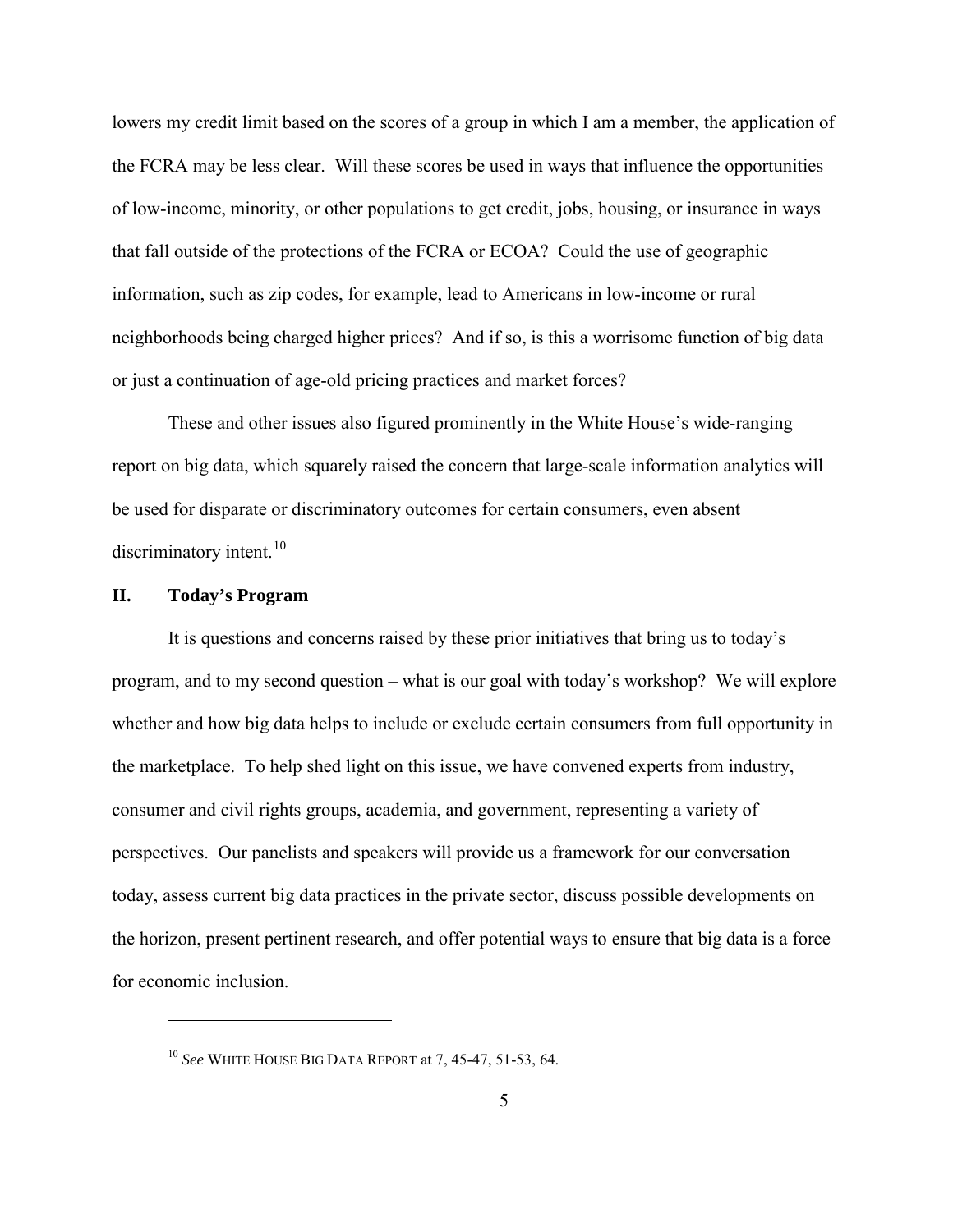It is my hope that our participants will discuss in depth the benefits and risks of big data to low-income and underserved populations. On the benefits side, let me start the discussion with one example. New York City is developing a tool that combines eviction data with emergency shelter admission information and other data to predict when individuals or families are on the brink of homelessness. Using this information, the city is able to deploy social workers to help these families and prevent them from ending up on the street. This is an example of positive government use, rather than a business use, but I hope our speakers will provide examples showing how companies can also use big data to benefit those in low-income or underserved groups.

As for real-world examples of possible risks, let me cite a study conducted by Latanya Sweeney, who is here from Harvard serving as the Commission's Chief Technologist. Professor Sweeney found that web searches for distinctively black names were 25 percent more likely to produce an ad suggesting the person had an arrest record, regardless of whether that person had actually been arrested, than web searches for distinctively white names.<sup>[11](#page-5-0)</sup> This could have devastating consequences for job applicants and others, by creating the impression that the individual has been arrested. While the research did not establish why the algorithm yielded these racially disparate results, it does provide a concrete example of how an algorithm may have adverse repercussions for a particular population. I expect we will hear more illustrations today, including from Professor Sweeney who will be presenting results of a more recent study.

<span id="page-5-0"></span><sup>&</sup>lt;sup>11</sup> Latanya Sweeney, *Discrimination in Online Ad Delivery* 56 COMMUNICATIONS OF THE ASS'N FOR COMPUTING MACHINERY 44, 44-54 (2013), *prepublication draft available at* [http://dataprivacylab.org/projects/onlineads/1071-1.pdf.](http://dataprivacylab.org/projects/onlineads/1071-1.pdf)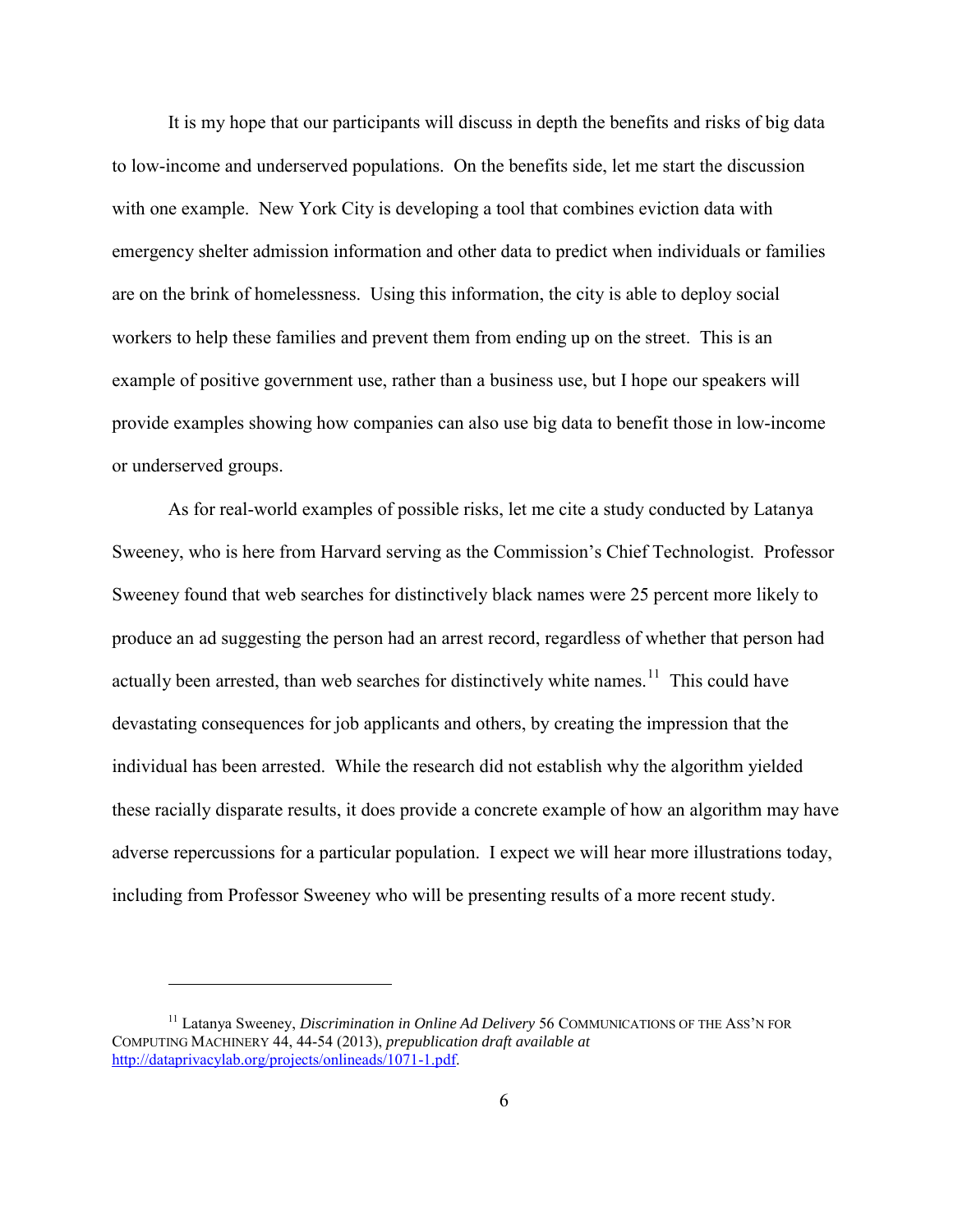## **III. Where Do We Go From Here?**

 $\overline{a}$ 

After we conclude our workshop, the question naturally arises, "where do we go from here?" We may all have an array of apps to guide us home when we leave this afternoon, but there is no clear path for navigating the use of big data in a way that advances opportunities for all consumers while diminishing the risks of adverse differential impact on vulnerable populations. We may not know what the best course should be, but I believe we should have at least three objectives going forward.

First, we should identify areas where big data practices might violate existing law. Where they do, the FTC is committed to rigorous enforcement of the law, as demonstrated by cases such as our recent action against Instant Checkmate, a website that promoted some of its background checks as tools for screening tenants and employees. The FTC alleged that Instant Checkmate did so without regard for the FCRA and obtained a \$525,000 fine and a permanent injunction against the company.<sup>[12](#page-6-0)</sup> In addition to helping the FTC and others to enforce existing laws, today's program should also help identify any gaps in current law and ways to fill them.

Second, we need to build awareness of the potential for big data practices to have a detrimental impact on low-income and underserved populations. I would like today's program to help foster a discussion about industry's ethical obligations as stewards of information detailing nearly every facet of consumers' lives.

<span id="page-6-0"></span><sup>&</sup>lt;sup>12</sup> Complaint, United States v. Instant Checkmate, Inc., No. 3:14-cv-00675-H-JMA (S.D. Cal. Mar. 24, 2014); Stipulated Final Order, United States v. Instant Checkmate, Inc., No. 3:14-cv-00675-H-JMA (S.D. Cal. Apr. 1, 2014); *see also* Complaint, Equifax Info. Servs., LLC, No. C-4387 (F.T.C. Mar. 5, 2013), *available at* [http://www.ftc.gov/sites/default/files/documents/cases/2013/03/130315equifaxcmpt.pdf;](http://www.ftc.gov/sites/default/files/documents/cases/2013/03/130315equifaxcmpt.pdf) Complaint, United States v. Spokeo, Inc., No. CV12-05001 (C.D. Cal. June 7, 2012).